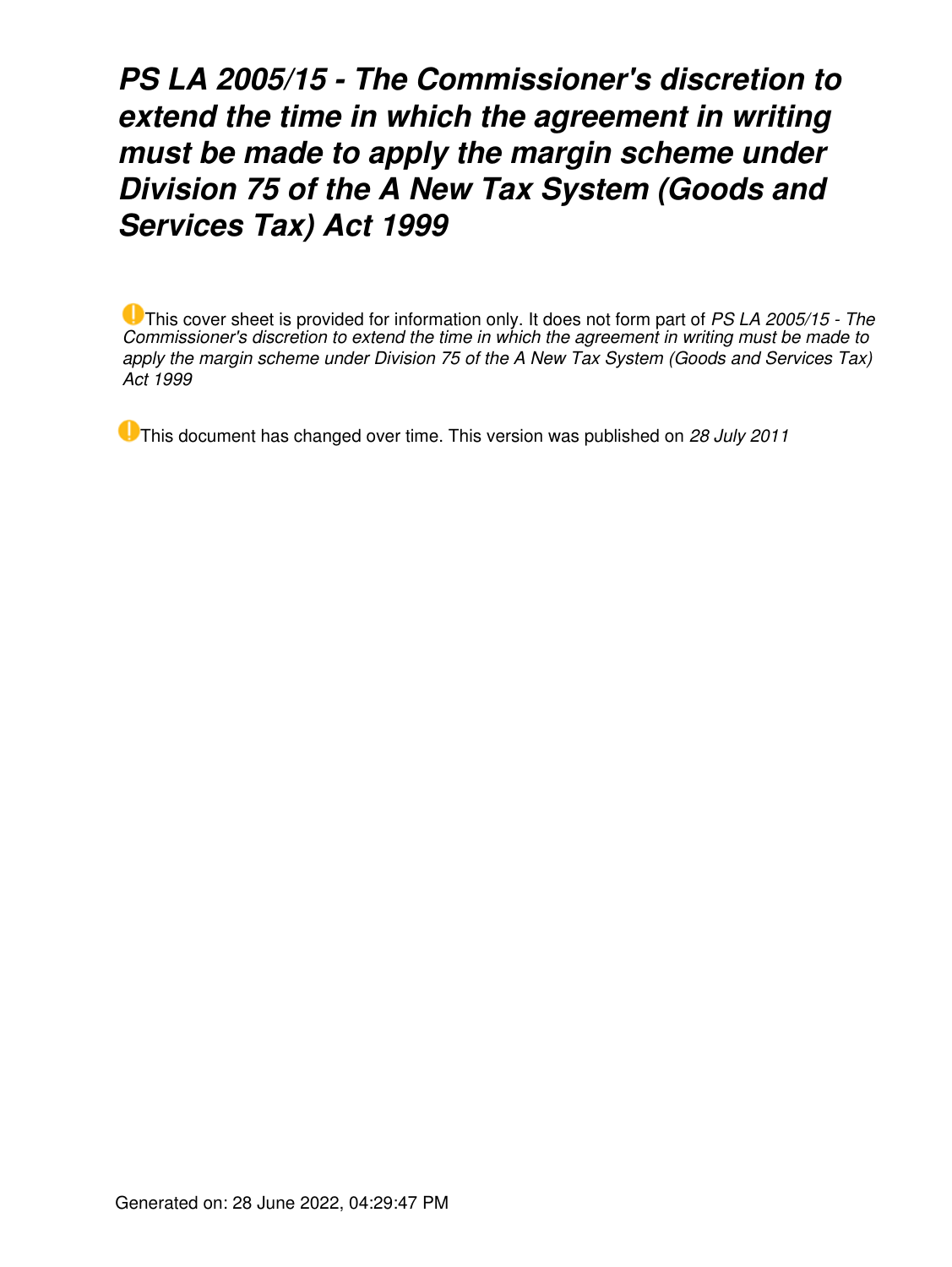

# **Practice Statement Law Administration**

## **PS LA 2005/15**

*This law administration practice statement is issued under the authority of the Commissioner and must be read in conjunction with Law Administration Practice Statement [PS LA 1998/1.](http://law.ato.gov.au/view.htm?DocID=PSR/PS19981/NAT/ATO/00001) ATO personnel, including non ongoing staff and relevant contractors, must comply with this law administration practice statement, unless doing so creates unintended consequences or is considered incorrect. Where this occurs, ATO personnel must follow their business line's escalation process.*

### **SUBJECT: The Commissioner's discretion to extend the time in which the agreement in writing must be made to apply the margin scheme under Division 75 of the A New Tax System (Goods and Services Tax) Act 1999 PURPOSE: To outline the circumstances in which the discretion may be exercised.**

| <b>TABLE OF CONTENTS</b>                                                 | Paragraph       |
|--------------------------------------------------------------------------|-----------------|
| <b>STATEMENT</b>                                                         |                 |
| <b>EXPLANATION</b>                                                       | 4               |
| Examples of cases where it may be appropriate to exercise the discretion | 12 <sup>°</sup> |
| Request for the discretion to be exercised                               | 13              |
| Review rights                                                            | 16.             |

#### **STATEMENT**

- 1. The Commissioner has discretion to extend the time in which the agreement in writing must be made to apply the margin scheme. This practice statement sets out the circumstances in which the Commissioner may exercise this discretion under subsection 75-5(1A) of the *A New Tax System (Goods and Services Tax) Act 1999* (GST Act).
- 2. The Commissioner will consider the circumstances of each case to consider what would be fair and reasonable to all parties. While each case will need to be considered on its individual merits, the discretion may be exercised where the Commissioner is satisfied that:
	- (a) all the requirements (other than the requirement for the supplier and recipient of the supply to have made the agreement in writing on or before the making of the supply) to apply the margin scheme are met; and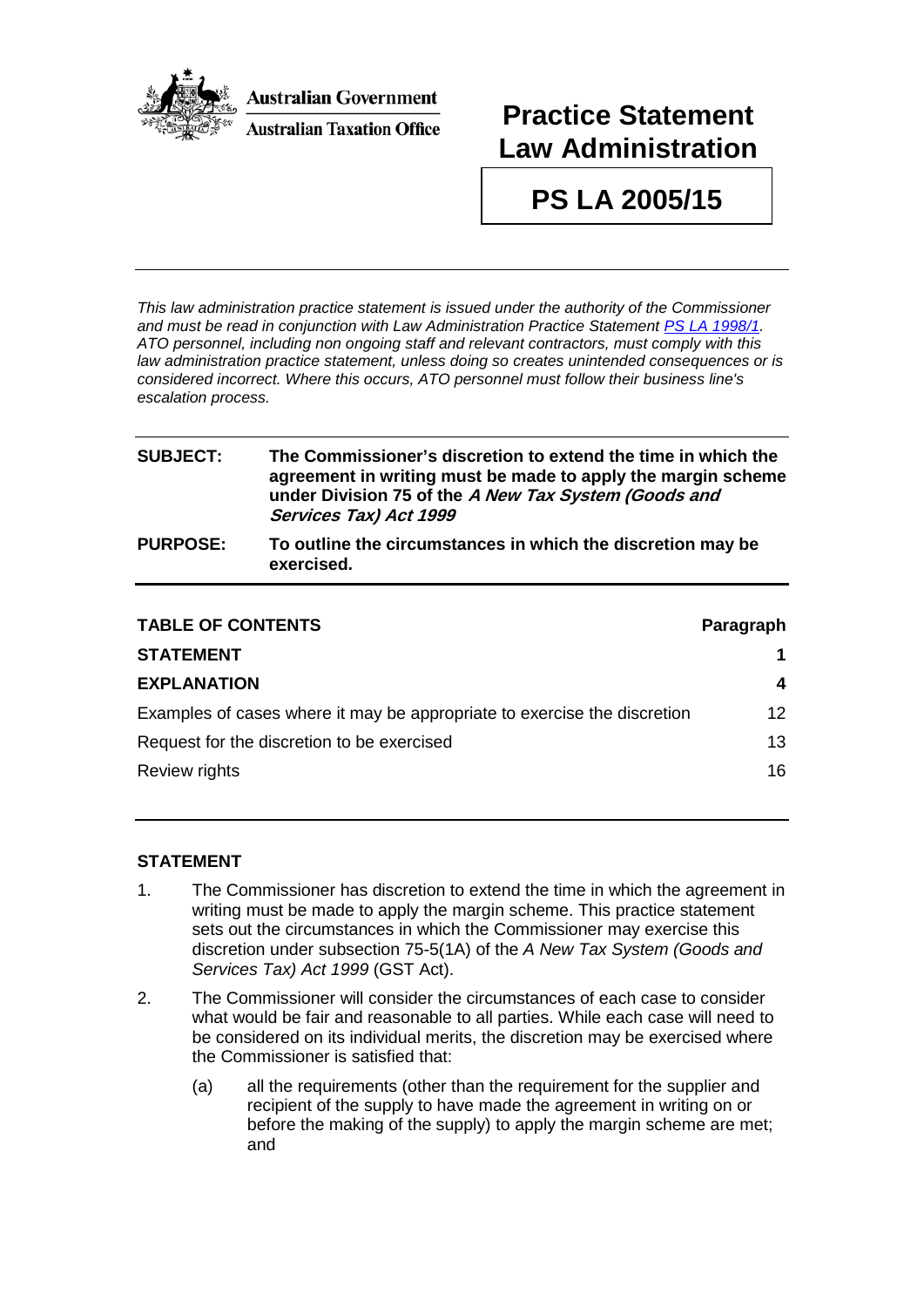- (b) there is no arrangement that has the effect of producing an outcome contrary to the policy of the legislation.<sup>[1](#page-2-0)</sup>
- 3. It is expected that most entities that want to apply the margin scheme would agree in writing on or before the making of the supply. Therefore, there should only be a small number of cases requiring the discretion to be considered. While each case must be considered on its merits, it is anticipated that the discretion will mainly be exercised where the circumstances in paragraph 2 of this practice statement are satisfied.

### **EXPLANATION**

- 4. All legislative references in this practice statement are to the GST Act unless otherwise stated.
- 5. Normally GST is calculated as  $1/11<sup>th</sup>$  of the consideration for a taxable supply in accordance with Subdivision 9-C. This is referred to as the basic rule. However, if GST is calculated under the margin scheme for a taxable supply of real property the GST payable is  $1/11<sup>th</sup>$  of the margin for the supply.
- 6. Under subsection 75-5(1), the margin scheme may only apply in working out the amount of GST on a taxable supply of real property if the supplier and recipient of the supply have agreed in writing that the margin scheme is to apply.
- 7. Subsection 75-5(1A) provides that the agreement must be made on or before the making of the supply, or within such further period as the Commissioner allows. Therefore, the Commissioner has discretion to allow a further period of time, after the making of the supply, for the supplier and recipient of the supply to make the agreement in writing.
- 8. The Explanatory Memorandum to the Tax Laws Amendment (2005 Measures No. 2) Bill 2005 which introduced new subsection 75-5(1A) states that:

The agreement must be obtained by the day of supply (usually settlement). The Commissioner has discretion to extend the date by which the agreement in writing should be made, however, it is expected that most entities should have agreed whether to use the margin scheme by the date of settlement. It is not expected this will lead to significant additional compliance costs for entities that sell real property.

- 9. As it is expected that most entities that want to apply the margin scheme would agree in writing to do so by the time the supply is made, there should only be a small number of cases where the discretion will be required to be considered.
- 10. The discretion only applies to extending the time by which the agreement to apply the margin scheme must be made in writing. It does not alter the circumstances under which the margin scheme can be applied. Therefore, all the requirements (other than having an agreement in writing on or before the making of the supply) to apply the margin scheme must be satisfied before the discretion may be exercised.
- 11. It would be inappropriate for the Commissioner to exercise the discretion where there is an arrangement to avoid GST or otherwise obtain an outcome contrary to the policy of the legislation. Therefore, the discretion will not ordinarily be exercised where there is evidence that applying the margin scheme to the supply is part of such an arrangement.

<span id="page-2-0"></span><sup>1</sup> *Federal Commissioner of Taxation v. Asiamet (No. 1) Resources Pty Ltd* (2004) 137 FCR 146; [2004] FCAFC 73.  $\overline{\phantom{a}}$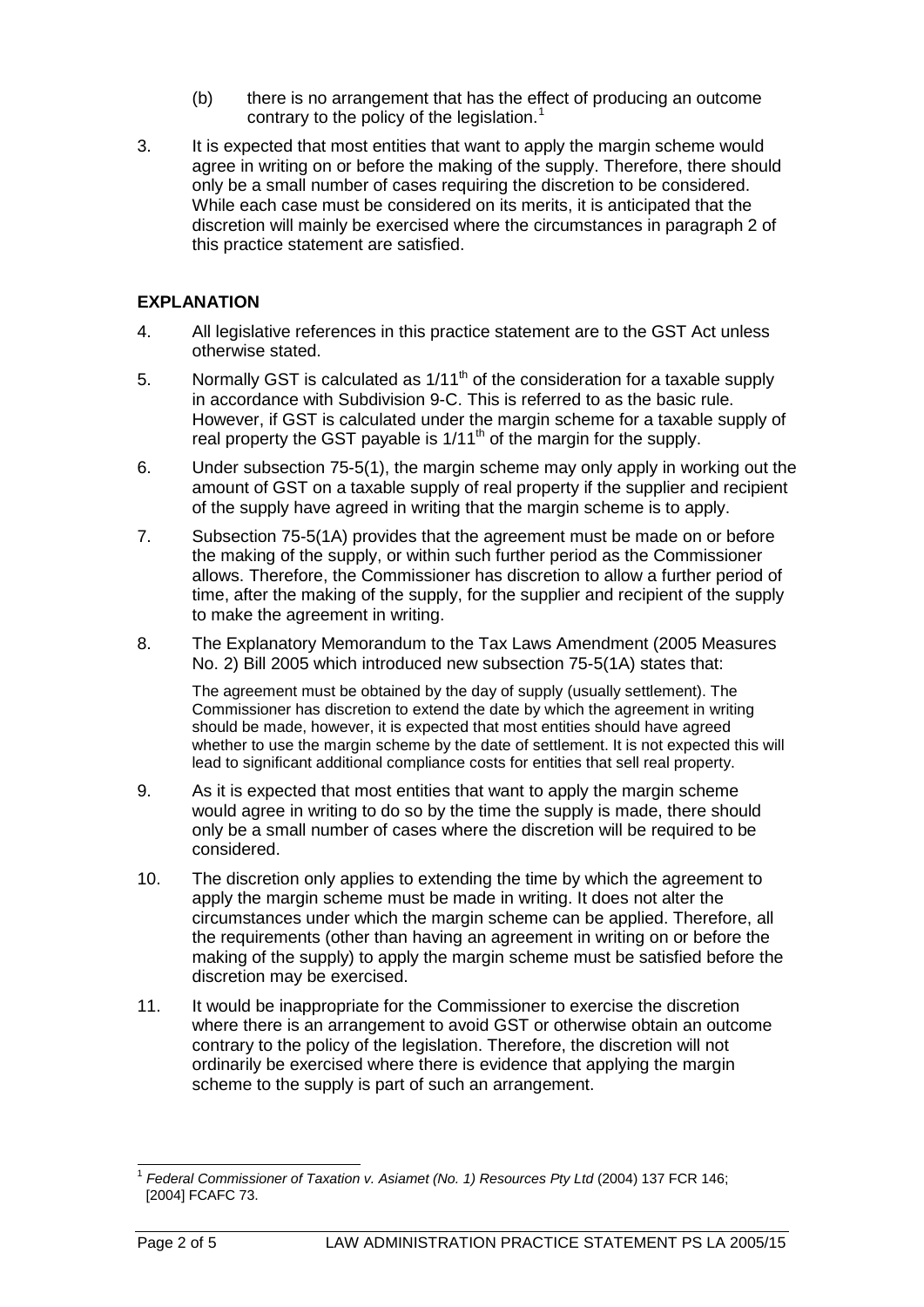#### **Examples of cases where it may be appropriate to exercise the discretion**

- 12. In considering whether to exercise the discretion, the Commissioner will look at the circumstances of each case to consider what would be fair and reasonable to all parties. In doing so, the Commissioner will consider the delay in entering into the agreement, the explanation for the delay and any other relevant circumstances, bearing in mind that this is an ameliorating provision designed to avoid injustice.<sup>[2](#page-3-0)</sup> The following are examples of those cases which may be more common and where it may be appropriate to exercise the discretion:
	- the supplier and recipient of the supply agreed to apply the margin scheme, but inadvertently failed to put the agreement in writing by the time the supply is made;
	- the failure to agree to apply the margin scheme was due to a genuine mistake. For example, the supply was mistakenly believed to be a GST-free supply or the supplier mistakenly considered it was not required to be registered for GST;
	- the supply was intended to be made to an entity that was entitled to an input tax credit on its acquisition, but instead the supply was made to an entity that was not entitled to an input tax credit. For example, the supply was made to an unregistered entity; or
	- the supply was made without the parties agreeing to apply the margin scheme, but the recipient of the supply realises that it wishes to apply the margin scheme to a supply that it will subsequently make to a third party (which the recipient cannot do if GST on the supply to it is not calculated under the margin scheme).

### **Request for the discretion to be exercised**

- 13. Requests for the discretion to be exercised should be made in writing to the Commissioner by or on behalf of the supplier, the recipient, or the supplier and recipient jointly. The written request should outline the delay in entering into the agreement, the explanation for the delay and any other relevant circumstances which led to the agreement not being made in writing by the time the supply is made. Additionally, it should contain sufficient detail for the Commissioner to determine whether the requirements in paragraph 2 of this practice statement are satisfied.
- 14. The Commissioner will advise the party that made the request, in writing, whether the discretion has been exercised. If the discretion is not exercised, the Commissioner will include reasons in the response.
- 15. Any decision to exercise the discretion must be approved by an Executive Level 1 officer (or above).

### **Review rights**

16. A decision on the exercise of the discretion is a reviewable GST decision under subsection 62(2) of the *Taxation Administration Act 1953*. Therefore, if the supplier or recipient is dissatisfied with the decision, an objection under the provisions of Part IVC of the *Taxation Administration Act 1953* can be lodged.

<span id="page-3-0"></span><sup>2</sup> *Brown v. Commissioner of Taxation (Cth)* (1999) 99 ATC 4516; (1999) 42 ATR 118; [1999] FCA 563 at para 59; appeal dismissed in *Commissioner of Taxation (Cth) v. Brown* (1999) 99 ATC 4852; (1999) 42 ATR 672; [1999] FCA 1198.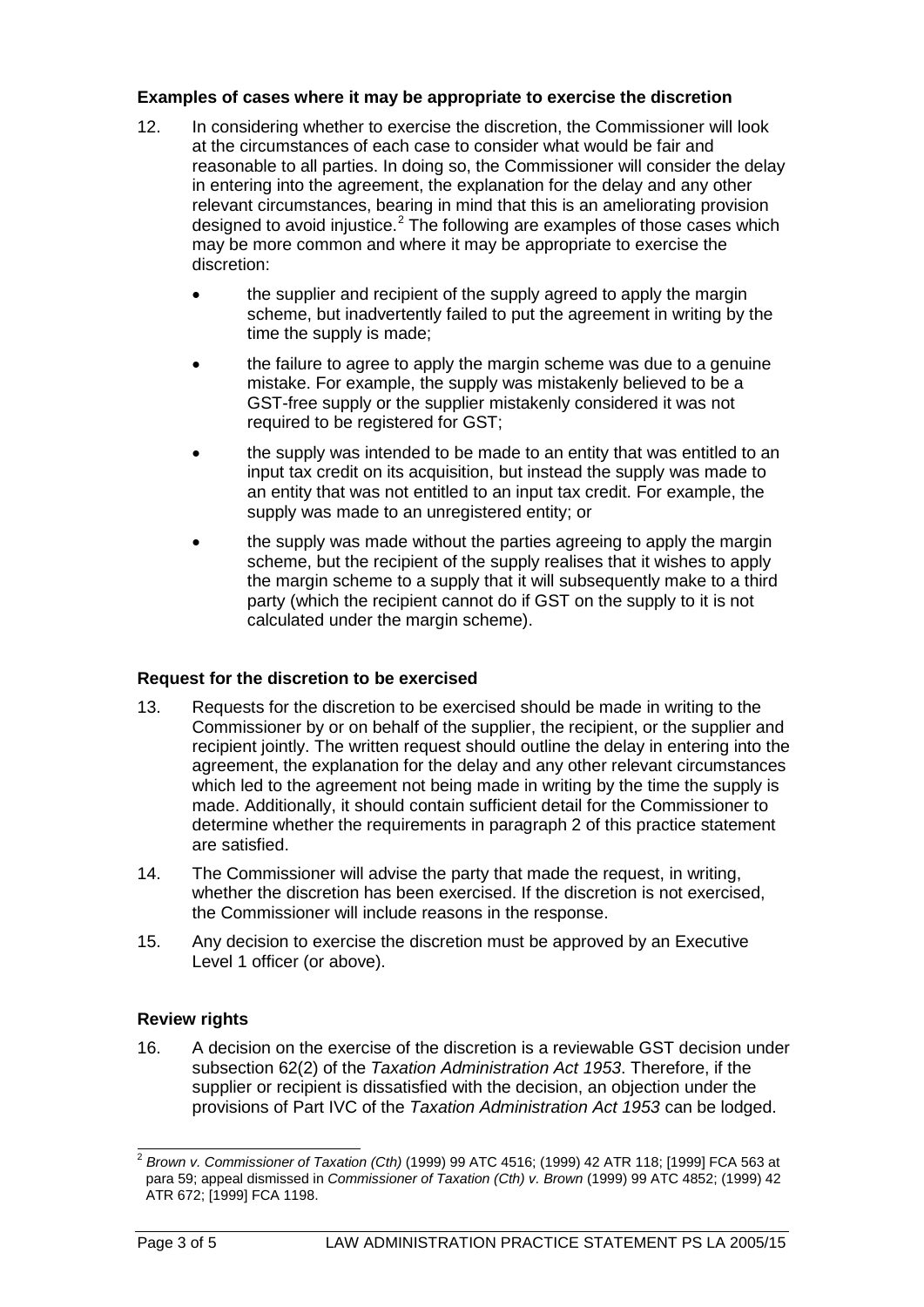## **Amendment history**

| Date of amendment | Part            | <b>Comment</b>                                                             |
|-------------------|-----------------|----------------------------------------------------------------------------|
| 17 April 2014     | Contact details | Updated.                                                                   |
| 28 July 2011      | Paragraph 15    | Delegation changed from EL2 to EL1 for<br>sign off on margin scheme cases. |
|                   | Contact details | Updated.                                                                   |
| 15 September 2009 | Contact details | Updated.                                                                   |
| 6 August 2008     | Contact details | Updated.                                                                   |